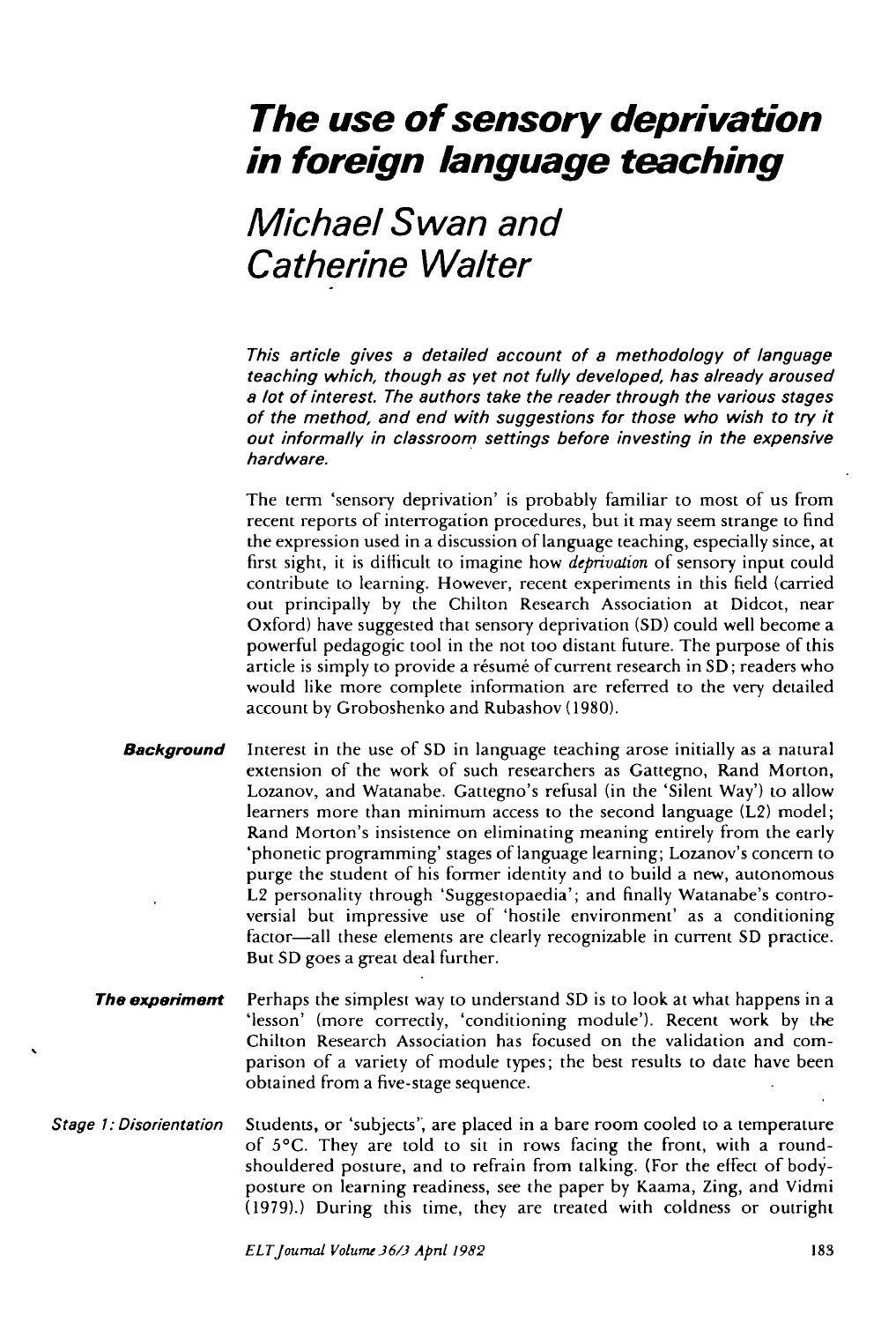hostility by the training staff, or 'deprivers', as they are generally known. The hostility has several purposes: in particular the facilitation of disorientation and the discouragement of positive child-parent affective attitudes towards the deprivers. After subjects have settled down, they are left to sit in silence for a considerable time. Any attempt to talk or move around is suppressed.

Stage 2: Exposure When the appropriate moment is judged to have arrived, the subjects are exposed to a tape-recording of great length in the L2. No clues are provided as to the meaning, but from time to time slides are briefly Hashed on to a screen. These slides have no relation to the text.

Stage 3: Sensory deprivation Subjects are then taken to their individual SD chambers. These are soundproof and lightproof cells, each containing a bath in which the water is kept at a constant temperature of 37 °C—blood heat. Subjects are undressed and immersed in the baths, which are designed so as to force subjects to adopt a foetal position. Once the SD chambers are closed, subjects suffer almost total deprivation of sensory input.

Stage 4: Creative hallucination This is the point at which SD becomes interesting from a language-teaching point of view, and indeed makes necessary a radical reassessment of conventional models of language acquisition. After a certain period (between three and five hours in most cases), subjects begin to hallucinate. Although the nature and content of hallucinations vary enormously, it has been established by Brindle, Halloran and their colleagues (1980) that sensory input experienced *in the last half hour before the onset of SD* is invariably incorporated, in particularly vivid form, into SD-induced hallucinations. To put this in simple terms, the subject's hallucination will contain *material* from the tape-recording which he heard in stage 2, and he will attach *meaning* to this material.

Stage 5: Babel; negotiation; resocialization

Now begins the process of resocialization, using the student's newlyacquired L2 material as the vehicle. Subjects are removed from their SD chambers, dried off and dressed. They are then allowed to meet each other, but are instructed to communicate only in the L2. (The use of the mothertongue is severely discouraged.) At first, of course, no effective communication is possible, because each subject has attached his own private hallucination-generated meanings ('H-meanings') to the L2 elements that he has internalized. (Suppose, for example, that one subject uses a particular expression—say, 'Commission agricole'—as a greeting. His interlocutor is certain to have attached a completely different H-meaning to it he could for instance regard it as a threat and run away in terror.) However, as the encounter proceeds, common meanings begin to be negotiated. Just as a child learns to realize that it is of little value to go on saying 'Bligb' if other people express the same idea by saying 'Biscuit', so SD subjects, under the pressure of their need to communicate, begin to modify' their H-idiolects in the direction of an H-sociolect. This process continues until students are able to communicate effectively within the limitations of their restricted sample of the L2. They are then free to rest until the following day, when the cycle begins again at Stage 1.

According to data so far available, an acceptable level of L2 performance is achieved with the majority of subjects in a matter of weeks. It is,

184 *Michael Swan and Catherine Waller*